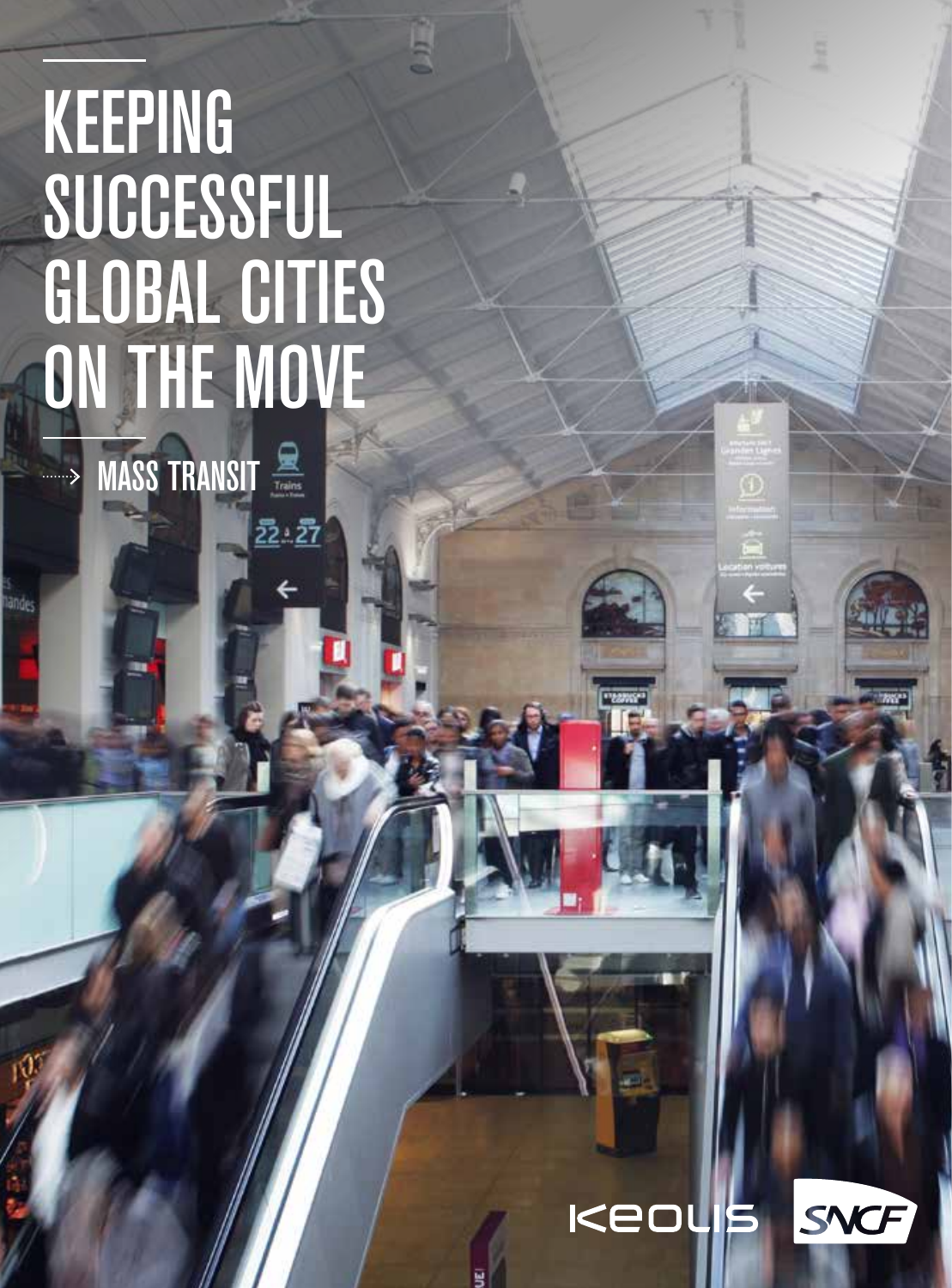## KEEPING CITIES ON THE MOVE

6 **BILLION PEOPLE**  living in cities by 2045, up from c.4 billion today\* Over

### SNCF:

3.2 **MILLION PASSENGERS** carried every day

in Greater Paris

### Keolis:



\* United Nations, Department of Economic and Social Affairs, Population Division (2014)

### **CONTENTS**

- **4.** Serving cities on four continents
- **6.** Our world-leading networks, services and knowledge
- **8.** Our promises to clients, passengers and communities
- **10.** Pillar 1: Securing successful takeovers
- **12.** Pillar 2: Optimising operational performance
- **14.** Pillar 3: Thinking Like a Passenger
- **16.** Pillar 4: Enhancing network capability
- **18.** Pillar 5: Helping to fulfil cities' ambitions
- **20.** Harnessing talent and knowledge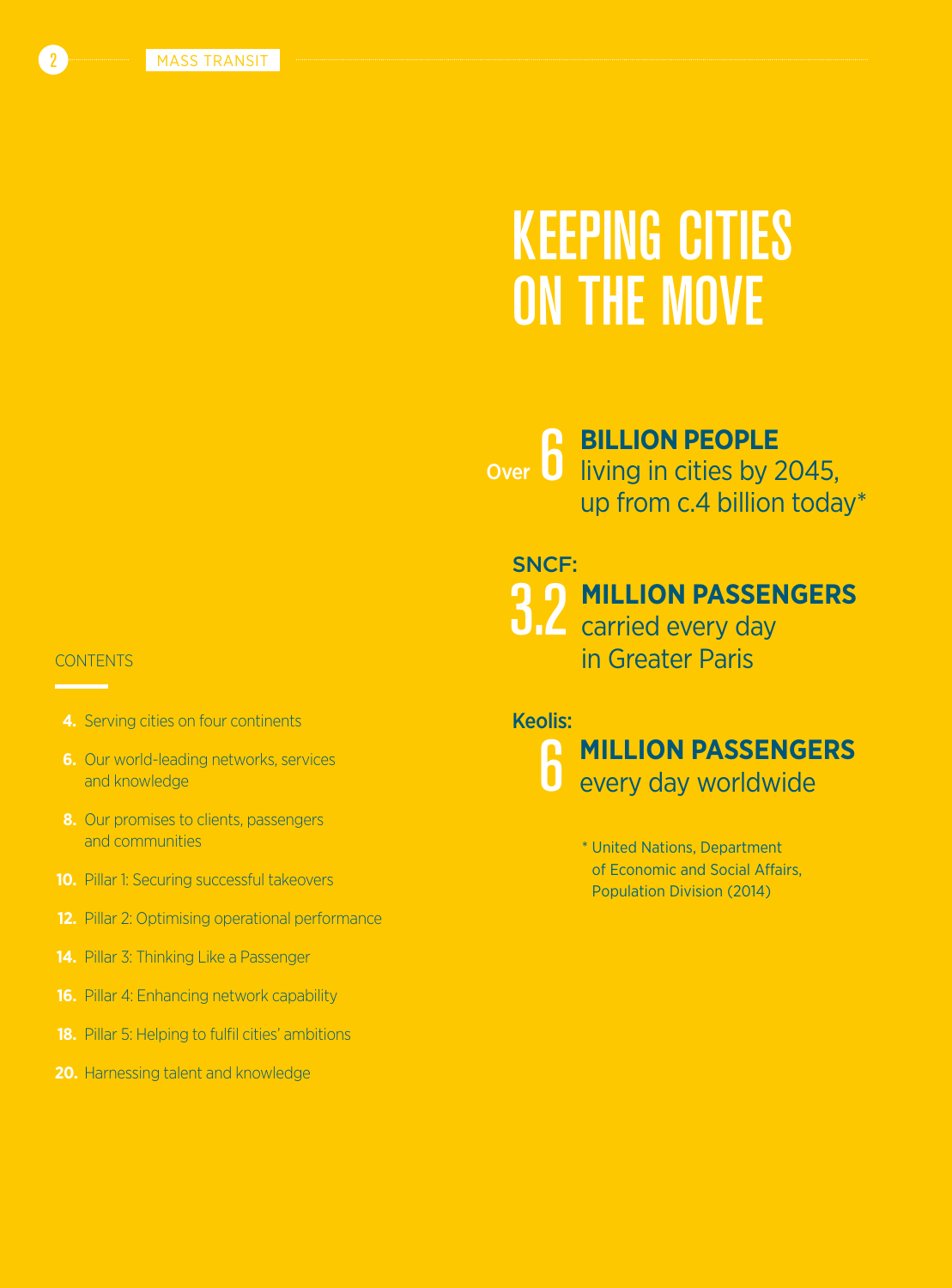## A WORLD LEADER IN MASS TRANSIT

SNCF and Keolis are among the world's largest mass transit operators. Our global businesses include rail, metro, tram and bus rapid transit services in 11 cities with populations of over one million people.

Across the world, we have won a reputation for working constructively with public transport authorities (PTAs) to respond to the challenge of rapidly rising patronage driven by economic growth and migration to urban areas. As cities continue to become more prosperous and densely populated, high frequency, integrated mass transit will be increasingly important as the only means of meeting demand for travel in a safe, convenient and sustainable manner. Drawing on decades of experience, we are at the forefront of developing new and existing transport networks to meet the needs of global cities now and in the future.



SNCF operates rail services throughout France, including high density urban lines in Greater Paris and the long distance TGV high-speed network.



Keolis, in which SNCF has a 70% shareholding, designs and operates networks combining all modes of transport in 16 countries.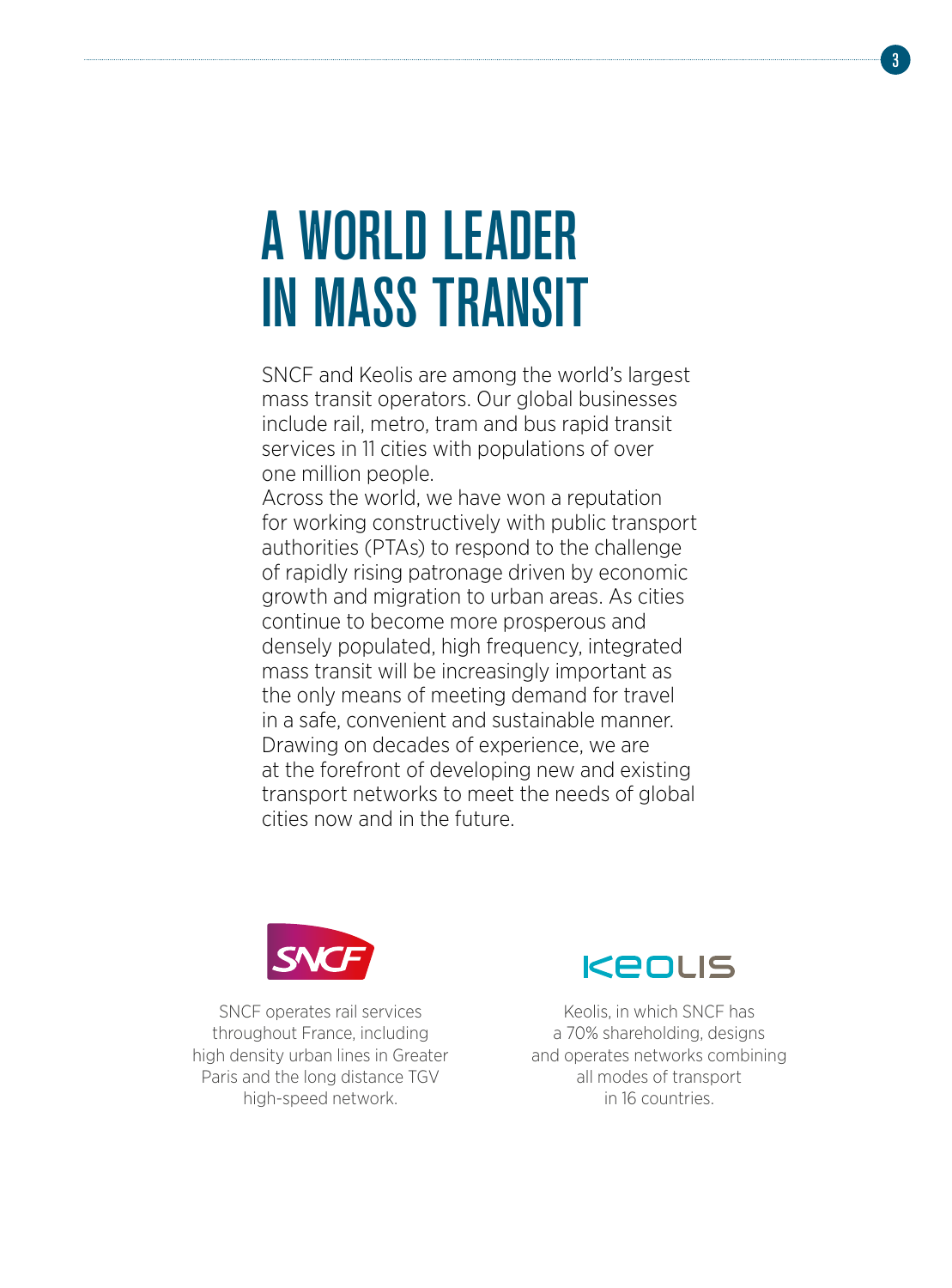## SERVING CITIES ON FOUR CONTINENTS

### Our global mass transit networks

in cities with over one million people.

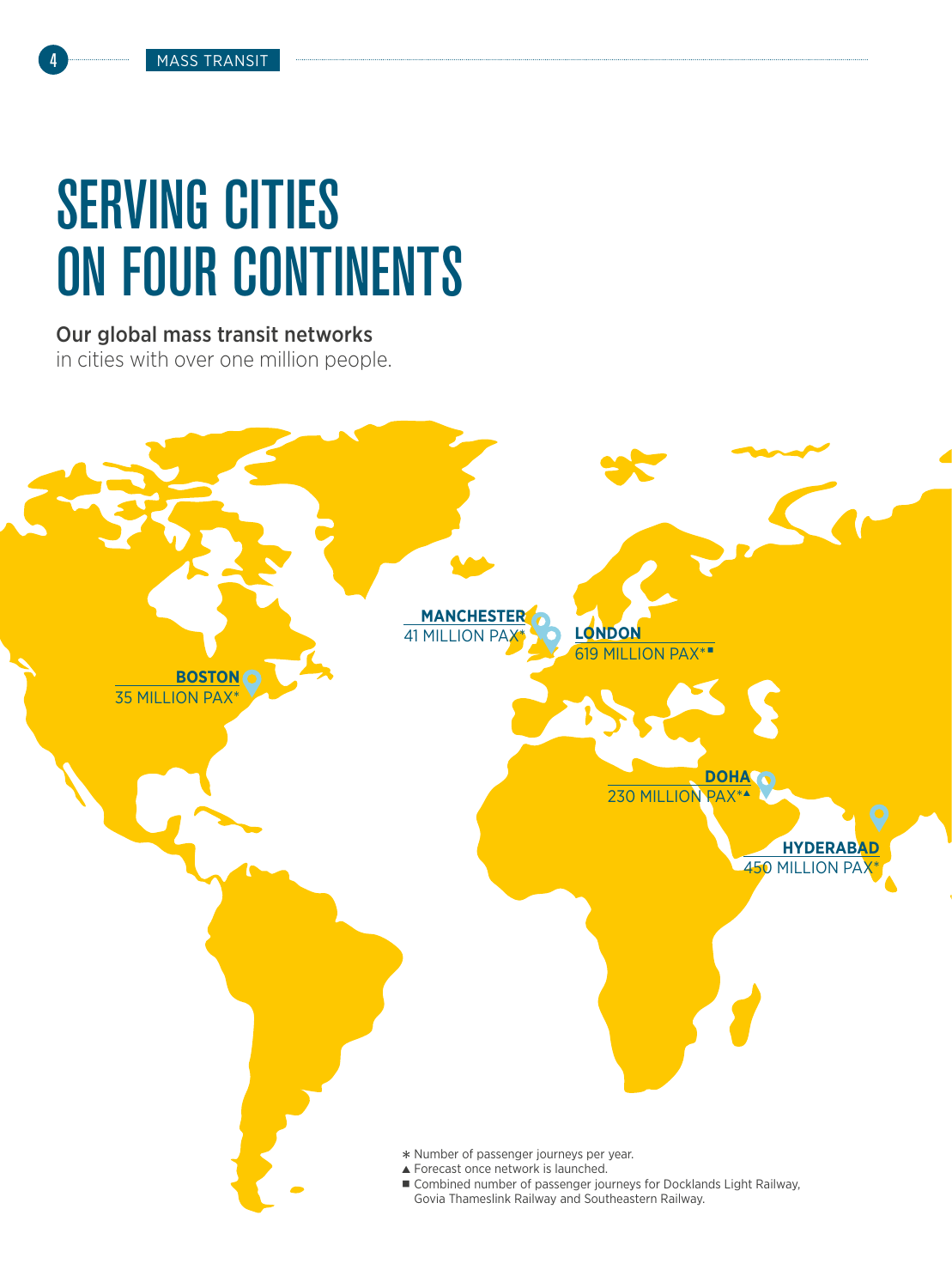SERVING CITIES ON FOUR CONTINENTS **5** SERVING CITIES

### UNPRECEDENTED **MODERNISATION**

€10**D** RENEWAL **OF PARIS RAIL INFRASTRUCTURE**  from 2015-2025

€10**bn** Renewal **OF PARIS TRAIN FLEET**  by 2021

### EUROPE'S MOST POPULAR **NETWORK**

**LYON -** 350 public transport journeys per resident each year

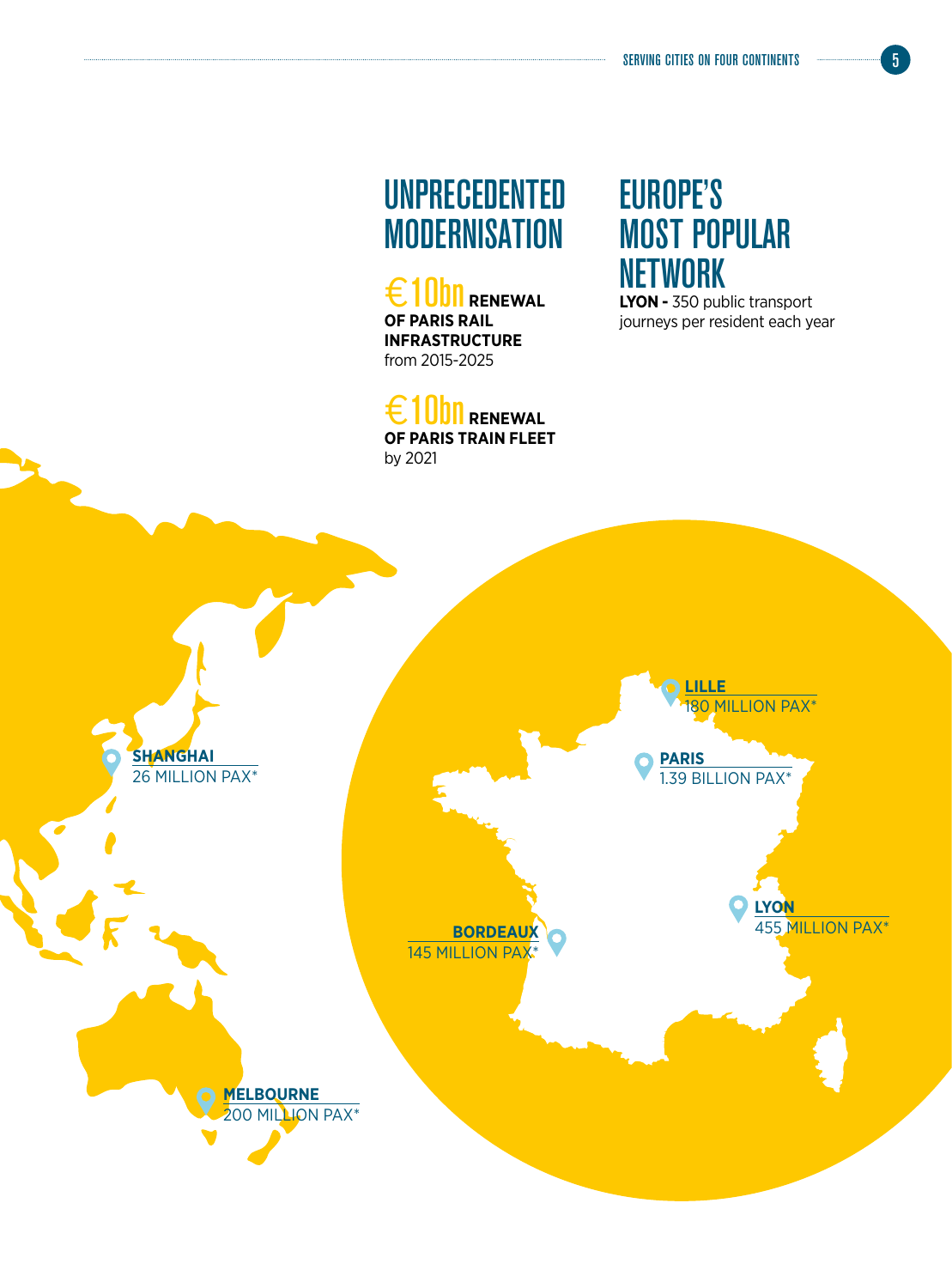**6 MASS TRANSIT** 

## OUR WORLD-LEADING NETWORKS, SERVICES AND KNOWLEDGE



### **WE MANAGE SOME OF THE WORLD'S LARGEST AND TOP-PERFORMING MASS TRANSIT NETWORKS, DELIVERING SERVICES TO PTAS INCLUDING:**

- Operation of entire city transport networks
- Fleet and infrastructure maintenance
- Design review of new rolling stock and infrastructure
- Network renewal and modernisation
- Fleet replacement
- Recruiting and training the entire workforce for new networks
- Station upgrades and operational improvements to make networks accessible for all passengers.

### **OUR LEADERSHIP IN MASS TRANSIT KNOWLEDGE INCLUDES:**

- Operation and maintenance of automated metros with networks in Lille, Lyon, Rennes, London and Shanghai, and soon in Doha
- Managing the introduction of world-first automated train control systems for heavy rail in London and Paris
- Integrating mass transit networks with all other forms of transport and providing innovative 'last mile' journey options.





Lyon, France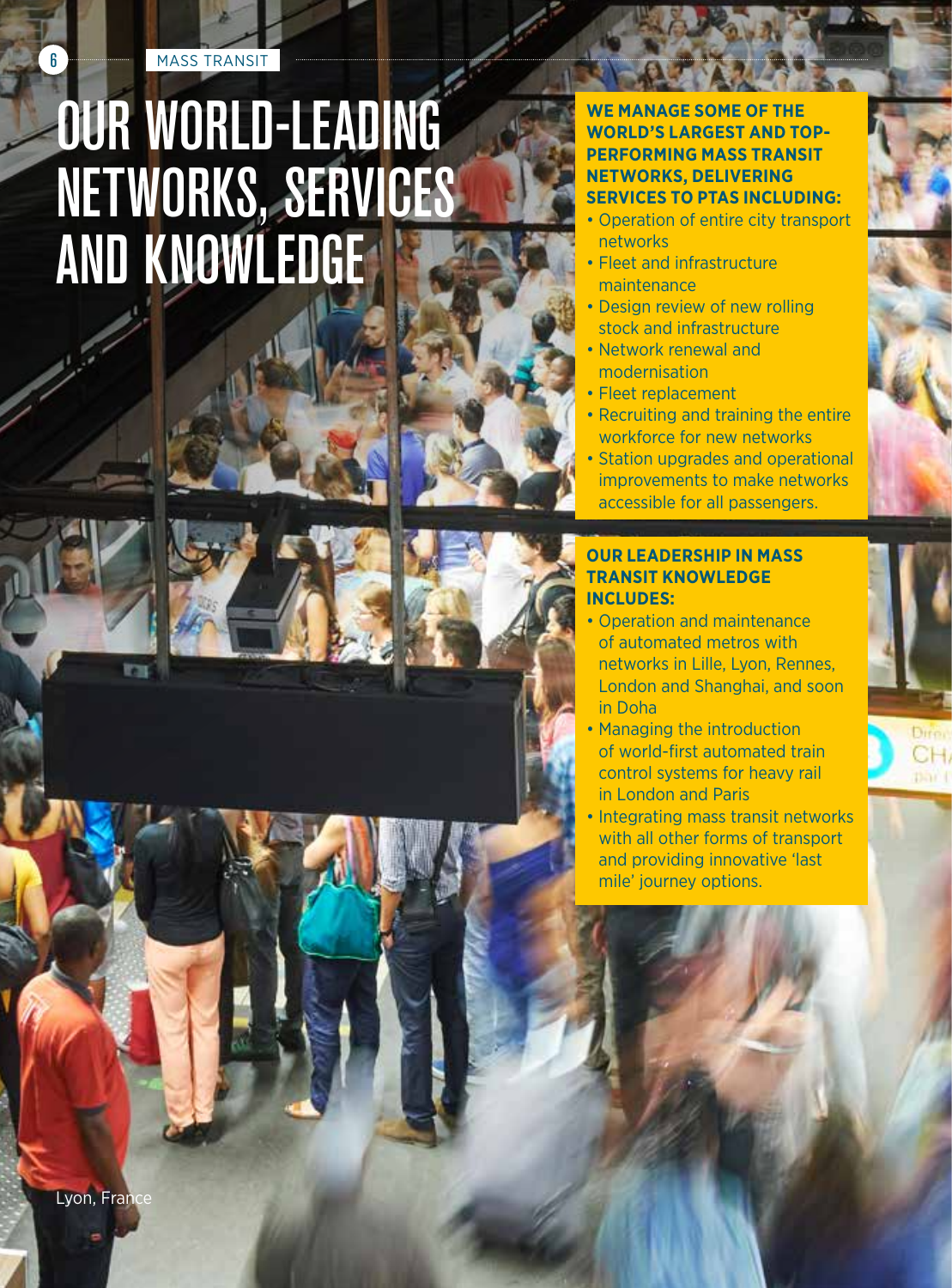





### OUR MAJOR NETWORKS AND THEIR ACHIEVEMENTS

### **PARIS, FRANCE**

Greater Paris heavy rail network – 15 lines; 1.39 billion passenger journeys per day; 3,700km of track maintained; 30% patronage growth over the past decade. **Key achievement:**  Over 650 services operate simultaneously in the peaks with a train entering or leaving a station every second – making it the world's second busiest urban railway.

### **LONDON, UK**

Docklands Light Railway automated metro – 5 lines; 123 million passenger journeys per year; maintenance of 40km of double track; 14% patronage growth since Keolis started operating the DLR in December 2014.

### **Key achievement:**

Record punctuality (>99%) and passenger satisfaction (average score: 88/100).

#### **LYON, FRANCE**

Citywide public transport network – includes 4 metro and 5 tram lines; 455 million passenger journeys per year; maintenance of 105km of double track; 20% growth in metro patronage  $(2010 - 2017)$ .

### **Key achievement:**  350 public transport journeys per resident

each year – highest in Europe.

### **MELBOURNE, AUSTRALIA**

World's largest and oldest tram network – 24 lines; over 200 million passenger journeys per year: maintenance of 250km of double track; 12% patronage growth in 2015-16. **Key achievement:**  Passenger satisfaction improved or maintained every year (2009-17).

### **9 SOUTHERN ENGLAND, UK**

Govia Thameslink Railway, Europe's largest rail franchise – 3,182 services each weekday; 321 million passenger journeys per year.

#### **Key achievement:**  552 new carriages

introduced in 2017.

#### **HYDERABAD, INDIA**

World's largest elevated metro with 30km of double track launched – 3 lines when completed; 450 million passenger journeys per year forecast; 72km of route maintained.

#### **Key achievement:**

2,000 employees recruited and trained to international standards for the state's first mass transit network.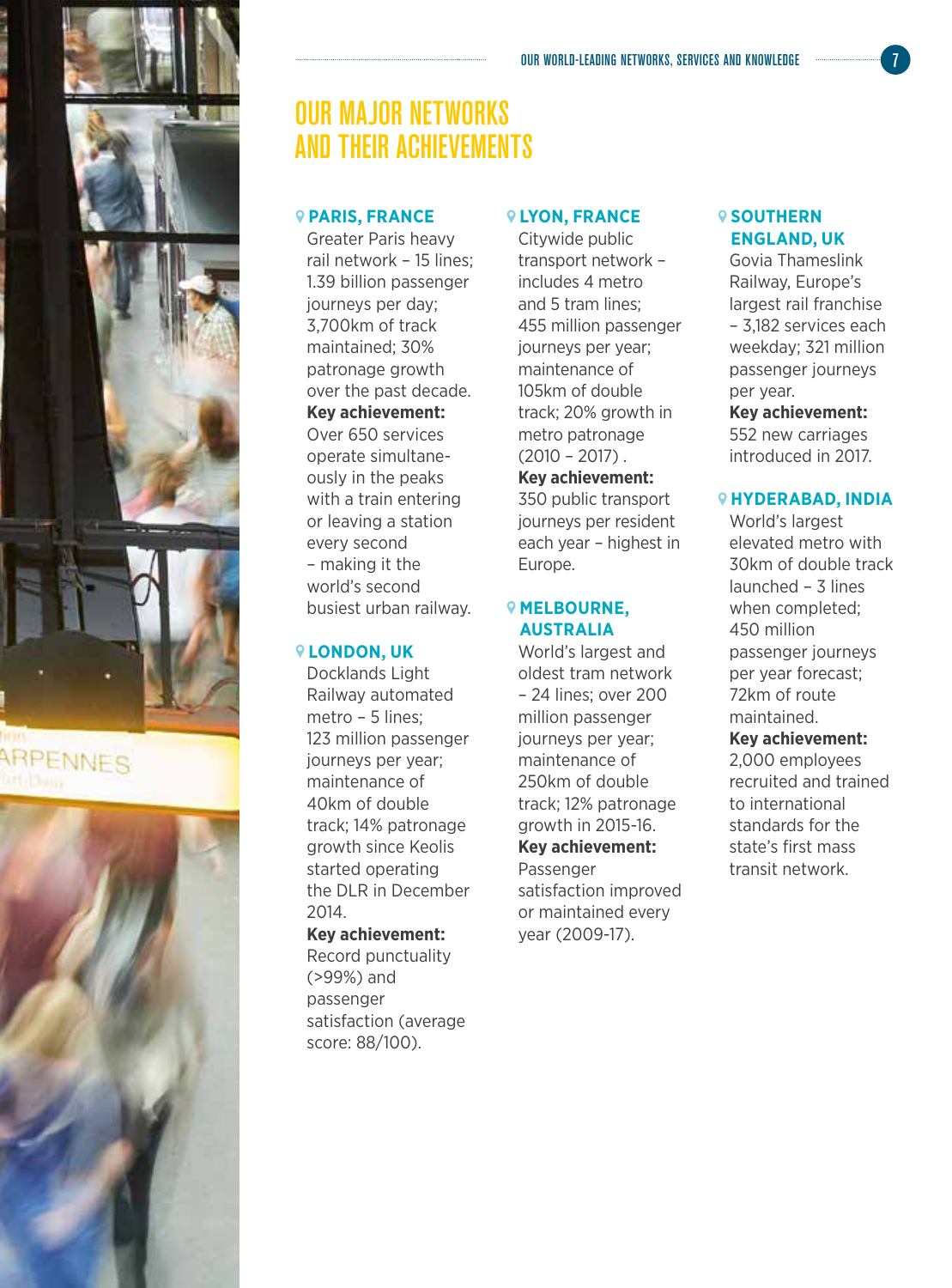## OUR PROMISES TO CLIENTS, PASSENGERS AND COMMUNITIES

In every city, our service is based around a set of promises that combine to make mass transit a natural choice.



### **1 Zero harm**

We have set ourselves the highest possible safety standard – zero injuries to our passengers, workforce and the public. We use proven processes and behaviours to drive progress.



### **4 Sustainable business**

We work with PTAs to develop mass transit systems and encourage a shift from car travel so that public transport becomes a key means of delivering cities' ambitions for sustainable growth.

### **2 Service excellence**

We use precision planning and efficient operational techniques to provide services people can depend on whatever the conditions, while adapting timetables, maintenance and infrastructure to meet changing needs.



### **3 Economic efficiency**

Our operations, commercial and asset management expertise increases revenue, optimises costs and strengthens businesses, providing value for money to our clients.



### **5 Adding value through innovation**

Our 'connected mobility' programme helps us keep pace with, and exceed, expectations by using new technology to simplify and personalise travel, understand asset condition and integrate networks.

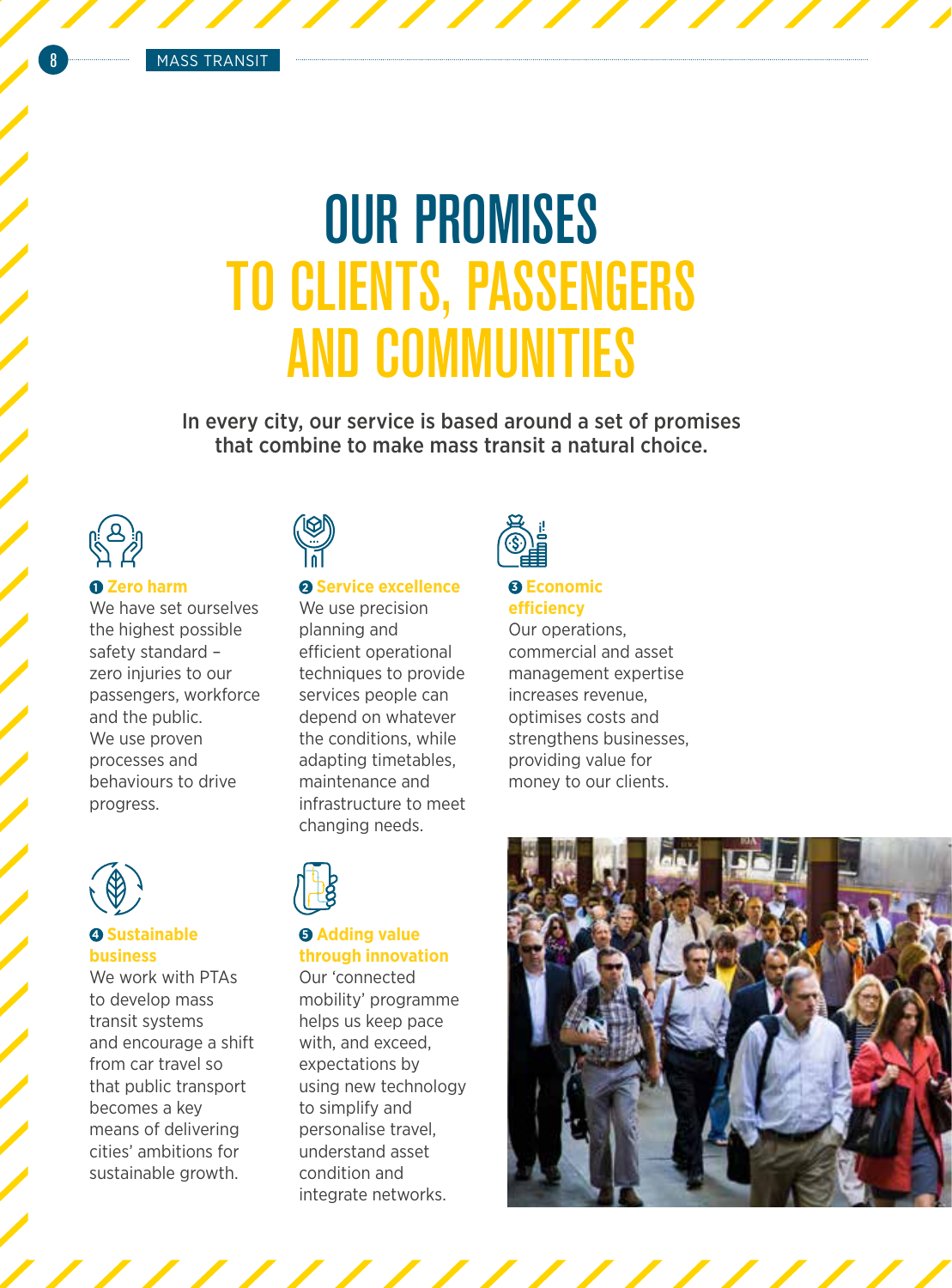## HOW WE KEEP OUR PROMISES

To keep our promises wherever we operate, we base our actions on five pillars of excellence that reflect the entire lifecycle of the network – from design and construction to start of operations, improving day-to-day performance and developing the network.

Securing successful takeovers

**Optimising** operational performance

Thinking Like a Passenger

Enhancing network 1 (2) (3) (4) (5

capability

Helping to fulfil cities'

ambitions

**Each pillar has a set of processes and systems which our companies adopt. It guarantees that throughout each phase we:**

- Understand what our clients and passengers want
- Transfer approaches that work and adapt them to local needs
- Work with suppliers, clients and stakeholders to continually improve results
- Take account of future requirements so that we deliver best value
- Capture lessons and share success.

To assist our teams on the ground we provide a wealth of central knowledge and support, including research centres staffed by our leading engineering, safety, operations and customer service specialists. A team of experts advises every new business and major project. Our success is evidenced by a record of world class performance, continual improvement and industry leading solutions.

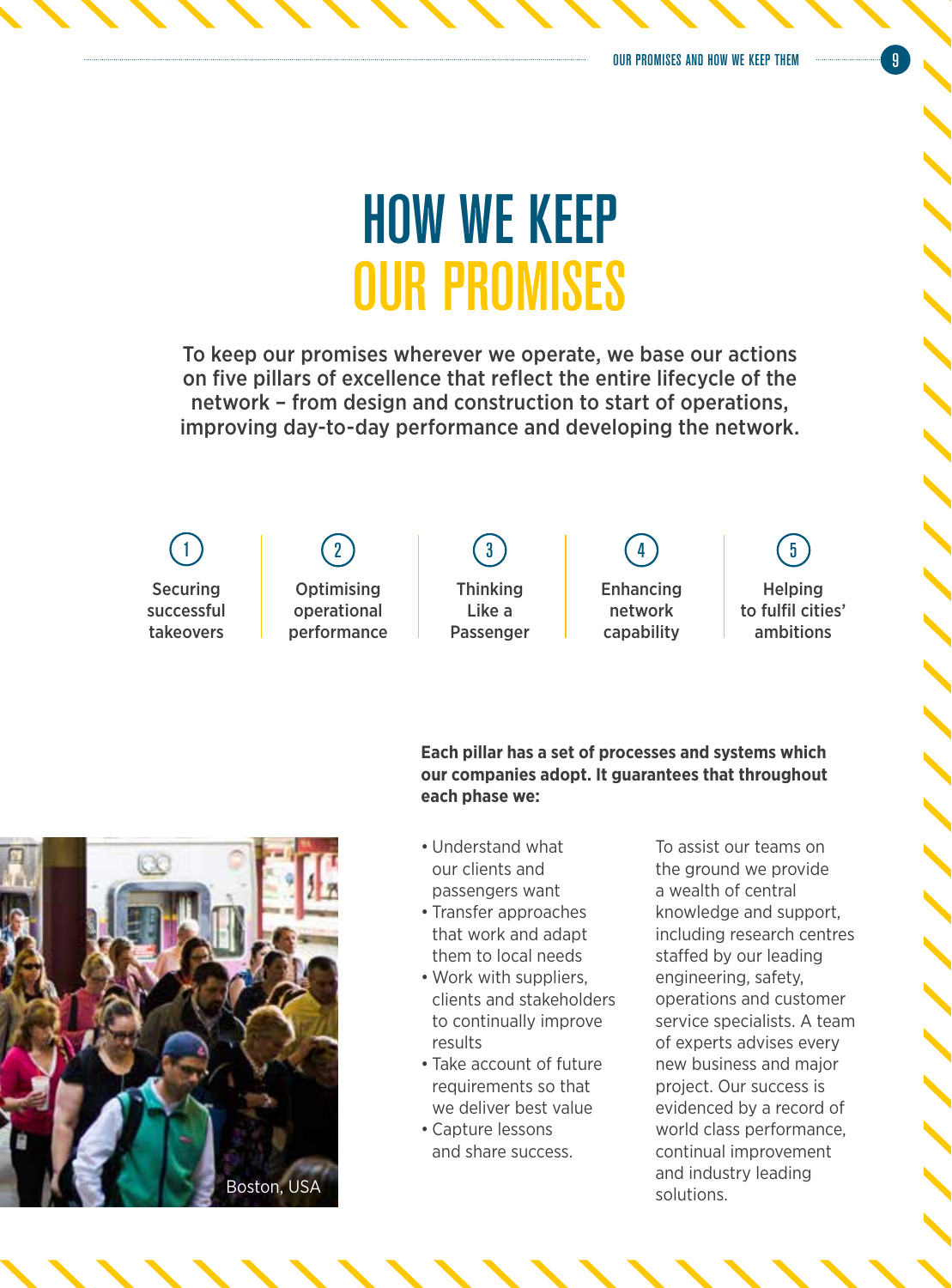### **MASS TRANSIT**

## PILLAR #1 SECURING **SUCCESSFUL TAKEOVERS**

Our preparations to take over new businesses guarantee a seamless start and create momentum for early improvements to service quality. Informed by global experience, our approach during this key period in the life of a mass transit system works time and again.

### 5

**major mass transit networks taken over or launched between 2014-17**

### 20-35%

**increase in capacity on DLR routes within eight months**

"KeolisAmey Docklands settled quickly into the role of DLR operator, maintaining our excellent performance record and delivering improvements for our customers before the first anniversary of the new franchise was in sight."

**Jon Fox,** Director of Rail and Sponsored Services, Transport for London

### **SAFETY AND SERVICE QUALITY FROM THE START**

**Working well with PTAs and stakeholders** – Our expert operations, IT and HR teams work collaboratively with PTAs so that key requirements for services to continue seamlessly are completed on schedule. Sessions with stakeholders mean we fully understand the network's importance and dependencies.

#### **Strong workplace**

**relations** – To ensure smooth employee transfer and build trust, we hold early meetings with trade unions and work with the outgoing operator to arrange Q&A channels and roadshows for staff. Surveys show our open approach creates confidence in our plans for the network.

#### **Safety preparations**

– Before starting operations, we provide network-specific safety training for incoming managers, run a crisis management exercise and assess safety culture.

### **Understanding**

**the business** – Audits of assets, operating practices and skills establish the business' capability and inform our plans to deliver each clients' objectives.

### **ENERGISING NEW BUSINESSES**

We energise new businesses by recruiting a top team with local and international expertise. Before contract start, the team develops

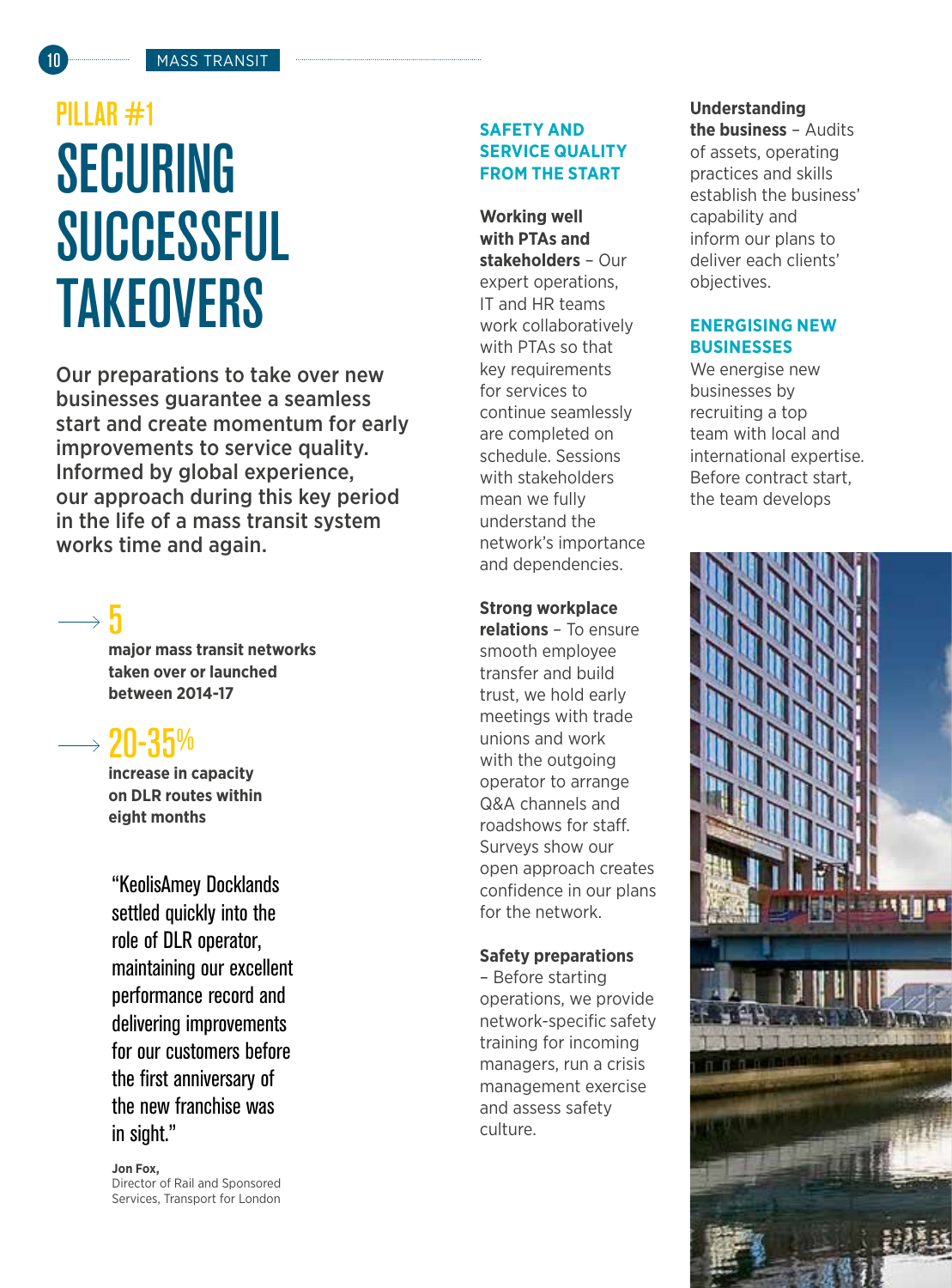plans for service improvements and culture change. Early communication campaigns set a dynamic vision for the network which we back up with quick wins to improve performance, demonstrate the difference we make and lay foundations for longer term initiatives.

#### **LEARNING FROM EXPERIENCE**

Our review of each takeover includes

*HOLEMETA COMPANY* 

**B** ad n B

program when

Three-carriage trains have arrived on DLR giving you more seats, space

- 68

assessing whether there were sufficient expert resources for key tasks (e.g. IT installation), the effectiveness of communication with staff, and our understanding of local regulations and stakeholder concerns. It enables us to continuously improve processes for taking over mass transit networks and adapting them to meet local requirements.

### **RAPID DLR IMPROVEMENTS**

In 2014, our preparations to take over **London's** DLR network laid the ground for rapid improvements. Roadshows, audits and business reviews gave employees a clear vision of our agenda for the network and informed plans for new operating, maintenance and customer service initiatives. Within eight months, creative new timetables increased capacity 20-35% on high demand routes, while maintaining punctuality above the 99% target. In addition, we achieved and maintained record customer satisfaction.

### **STRONG PARTNERSHIP WITH MANCHESTER PTA**

*BALLUARE* 

In **Manchester**, where we operate and maintain the UK's largest tram network, we built a strong relationship with the PTA from contract award. During mobilisation, we shared weekly updates on our readiness to take over the network and resolved risks together. The trust developed meant we worked closely from the day we began running services. Early joint initiatives included a team to address a historic signalling fault, more security staff on the network and advising the PTA on customer experience initiatives. We also attended each other's business plan meetings to co-ordinate arrangements for future projects.

London, UK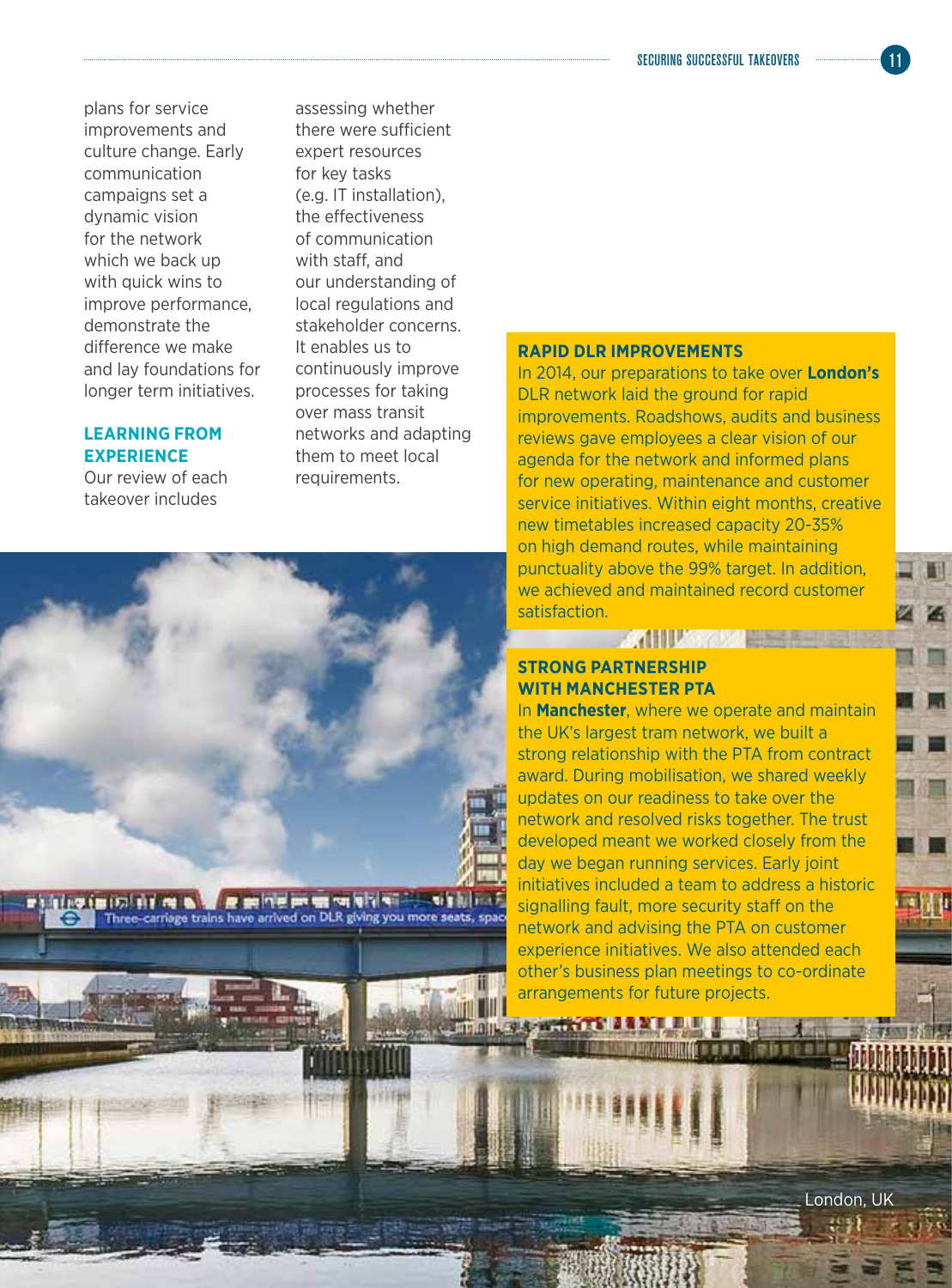## PILLAR #2 **OPTIMISING OPERATIONAL PERFORMANCE**

On the world's newest and oldest mass transit networks we are improving punctuality and safety while catering for high growth. Our success is based on a whole system approach to planning, operations and maintenance, informed by advanced analysis which allows us to present attractive options to stakeholders.

### $\rightarrow$   $>$  99

**punctuality on DLR network**

### 450,000

**passengers per day managed smoothly at Paris Saint-Lazare station**

### $\rightarrow$  30%

**rise in central Bordeaux frequency with the existing fleet**

### **PROVIDING RELIABLE, HIGH-CAPACITY SERVICES**

We assess all constraints on operational performance, and develop solutions based on precision planning and working practices. Simulation tools ensure plans are robust, particularly at key junctions, and that small delays will not escalate into larger incidents. On Paris' 150-year old railway, these techniques have improved punctuality by up to 7% within a year on lines where we have revised timetables. On our metro and tram networks we refine operating methods with staff, PTAs and regulators. Benefits include highly efficient timetables which release vehicles to raise service frequency and reliability. On all networks, we investigate every delay and how to prevent reoccurrence.

### **HIGH-PERFORMANCE, SAFE ASSETS**

Our maintenance systems increase the reliability of infrastructure and vehicles by preventing faults. We design, schedule and adapt

maintenance to reflect assets' condition, age and use. On critical infrastructure and new rolling stock, sensors and digital diagnostics alert us to emerging issues before repairs are needed. Our culture change and annual safety improvement plans embed safe asset management. For example, there has never been a serious safety incident on our automated metro systems.

### **MANAGING LARGE PASSENGER VOLUMES**

We equip networks to withstand performance pressures created by huge passenger volumes. We develop smart ticketing for rapid station entry and exit, adapt platforms to increase space and specify vehicle designs to speed up boarding. In Paris these measures contribute to an average 4% punctuality gain when we introduce new trains. Passenger flow management includes remote monitoring of busy stations and 'Nudge' projects to help passengers move through stations easily.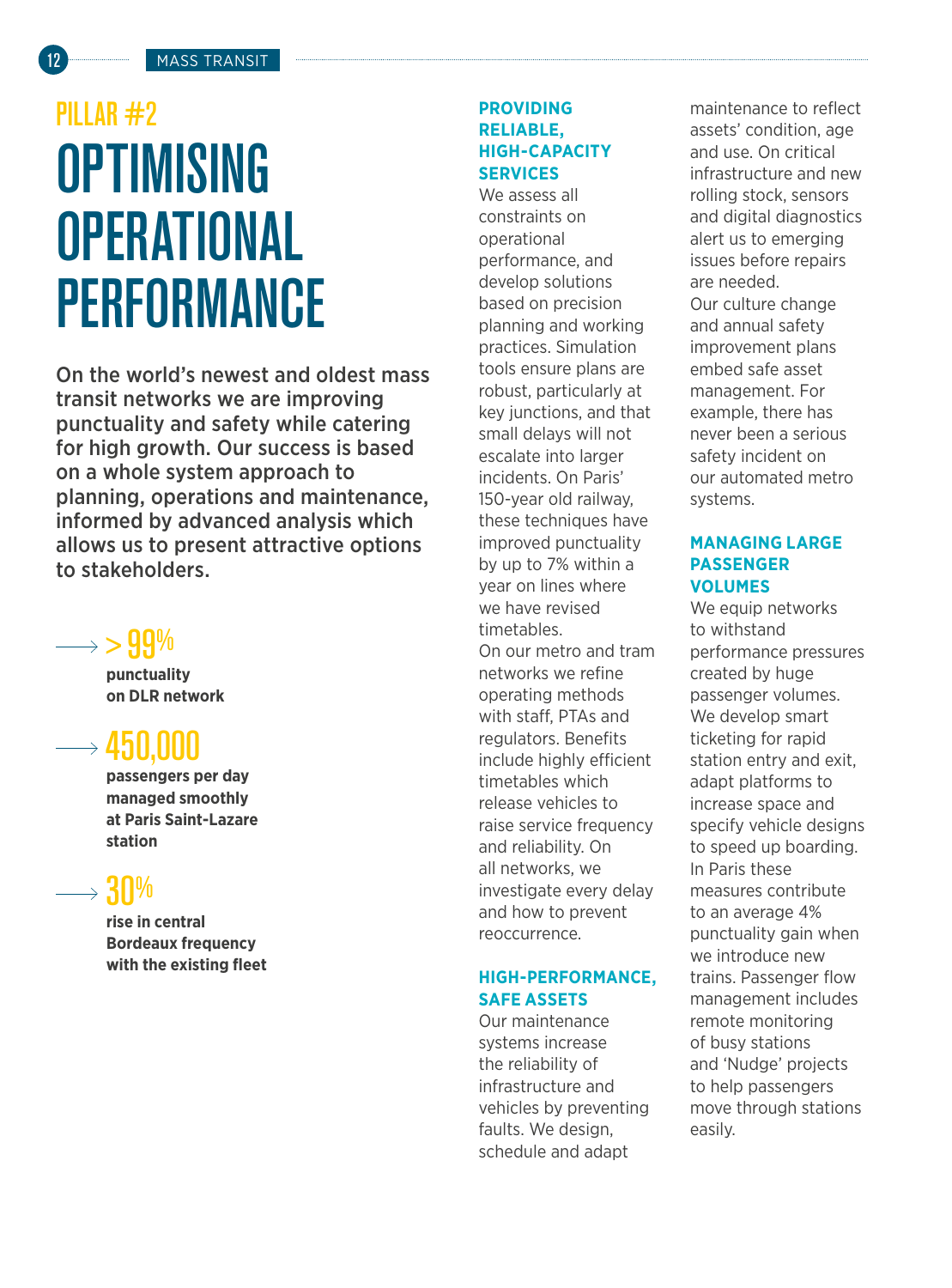### **PARIS LINE L PUNCTUALITY JUMPS TO 94%**

In 2015, we revised **Paris**' Line L timetable to provide more punctual journeys, cater for new travel patterns and meet growing demand. Precise funnelling of services from branches onto the core route and removal of timetable conflicts raised punctuality from 87% to 94% and reduced the number of cancelled services by 40%. Currently, we are presenting choices to the PTA and communities for new timetables on five other lines.

### **30% BORDEAUX FREQUENCY INCREASE**

In **Bordeaux**, we redesigned services on the three-line tram network to cater for ongoing patronage rises of 6%/year. We now run a mix of new city centre loop and 'length of the line' services. The change raised city centre frequency by 30% using the existing fleet. Punctuality improved to over 95%. To make the case to the PTA, we provided an operations plan showing performance would be robust and most passengers would benefit. We will propose similar changes in Lyon.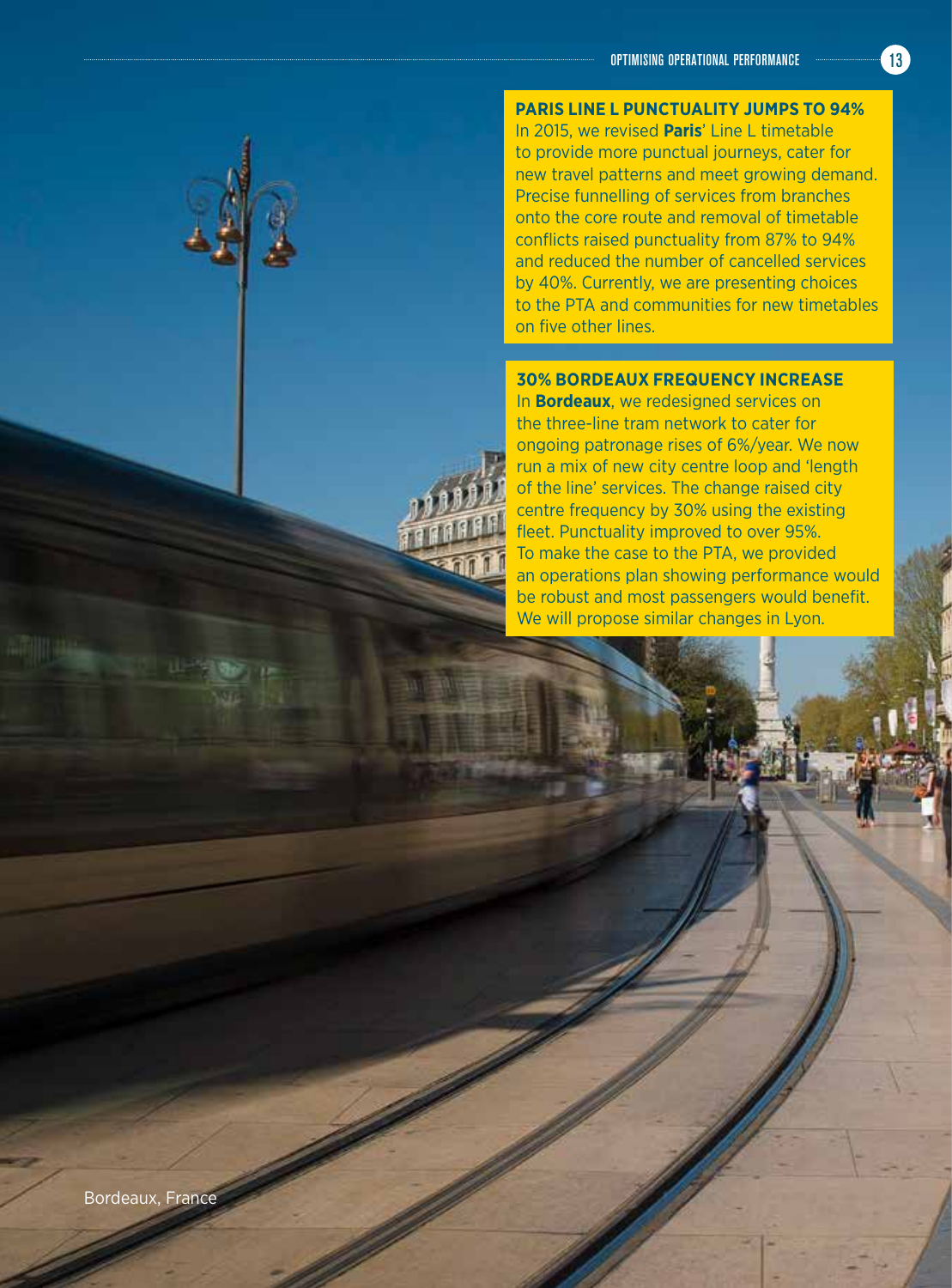## PILLAR #3 THINKING LIKE A PASSENGER

All our companies apply our Thinking Like a Passenger approach to every aspect of their business, informed by surveys and bespoke research. The result is a simple and increasingly personalised customer experience and high satisfaction.

### $\longrightarrow$  RECORD **SATISFACTION**

**on the Melbourne and DLR networks and Paris Line H**

### $\rightarrow$  8 million

**downloads of the new SNCF app in 24 months**

### €1.5bn

**invested by 2024 to make 209 Paris stations accessible to all – covers 90% of passenger journeys** 

"Mass transit is about the daily management of very large passenger flows timed to the second, while meeting the needs of each passenger looking for personalised information and customer service."

**Alain Krakovitch,**  Director, SNCF Paris Mass Transit

### **EASY, COMFORTABLE JOURNEYS**

We develop networks so passengers can travel easily and comfortably from door to door. Facilities include:

- Online and mobile systems for people to plan journeys and buy tickets at their convenience
- Simple wayfinding and connections at stations
- Real-time information on demand
- New rolling stock with spacious interiors and simple boarding
- Extra staff at key points on the network
- Accessible stations for passengers
- Last mile travel options (e.g. car share, bike hire). It improves passenger perceptions significantly. In Melbourne ratings for information and

### **SNCF APP BECOMES 'JOURNEY COMPANION'**

In 2016 we relaunched the SNCF app to simplify and personalise travel on our 15-line **Paris network**. As well as providing real-time service information and customised travel itineraries and alerts, the new app advises passengers about any network disruptions and whether trains are crowded. With SNCF's other journey planning tools (e.g. Twitter feeds, blogs, our chatbot virtual assistant, website, digital maps of stations), it helps ensure passengers have the right information when and where they need it.

### **PASSENGER EXPERIENCE BUILT IN TO STATION DESIGN**

In **Hyderabad**, the PTA accepted our offer to review design plans for the main station on the new metro system. After we analysed passenger experience from entering the station to boarding trains, the PTA approved changes to separate entry and exit flows, improve signage, widen platforms and make ticket gates two-way. Benefits include reducing the time needed for connections by 10%, and an easier, safer environment for the 1.5 million people expected to use the network each day.

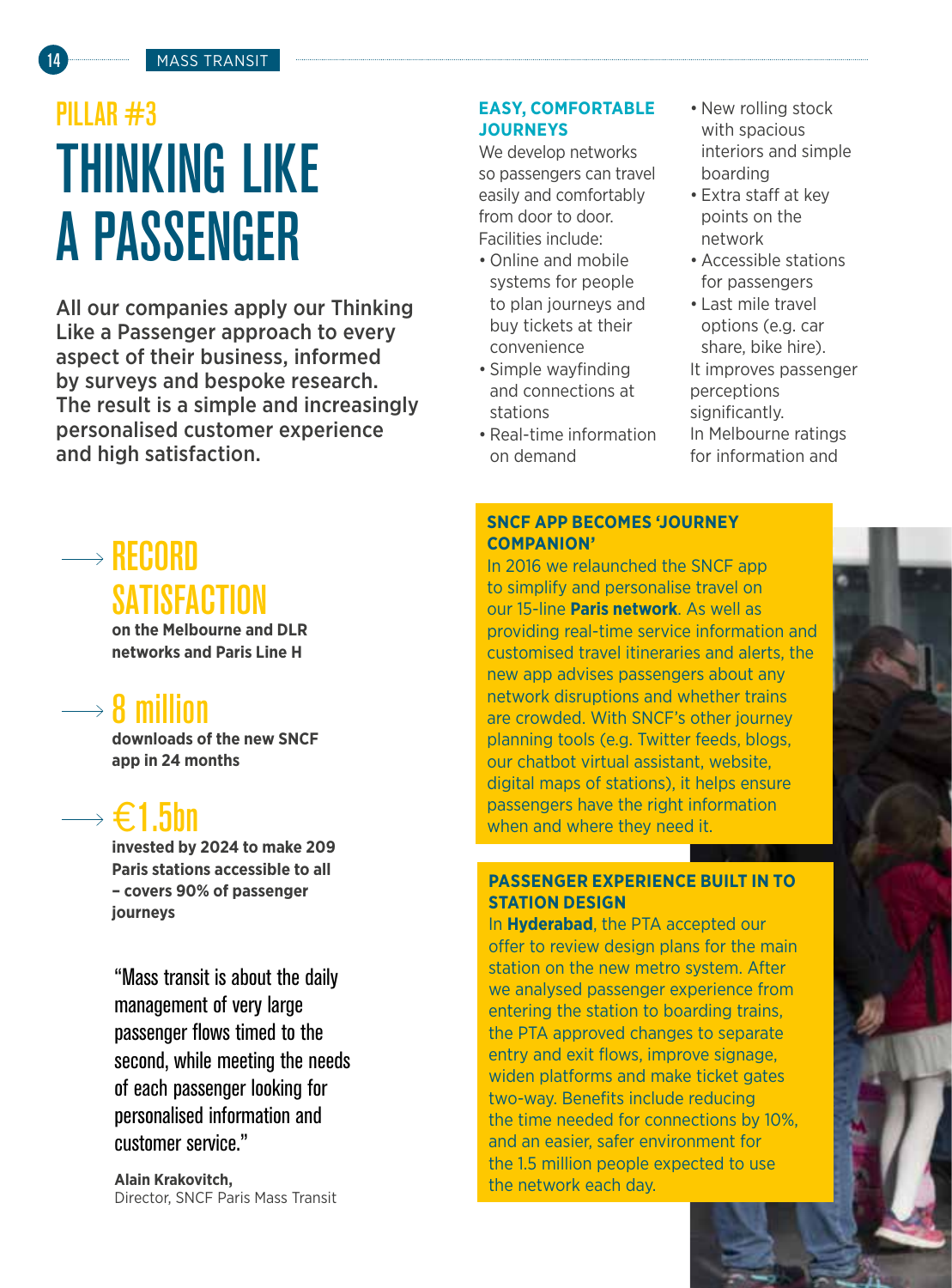staff have increased every year (2009-17). In Paris satisfaction with comfort rises at least 6% when we introduce new trains.

### **TECHNOLOGICAL INNOVATION**

We enhance customer services with technological innovations. In France, Keolis' world-first app combines journey planning with ticket purchase for mass

transit and connecting transport, and stores tickets on passengers' phones. Local initiatives to make payment easier include using NFC technology to cut purchase time to a few seconds and a monthly billing option. In Paris we are fitting mobile signal receivers in tunnels so passengers can receive travel updates at all times, and have piloted virtual reality journey

planning. Projects are informed by our digital lab, which investigates how people use technology.

### **EFFECTIVE DISRUPTION MANAGEMENT**

All our companies have practised rapid response plans for passengers to complete journeys as quickly as possible, if services are disrupted. In Paris

plans are in place within 10 minutes. To provide extra help for passengers, we train back office staff to assist on the front line. We minimise the impact of engineering projects that cannot be completed at night by using techniques to run a reduced service during the works.

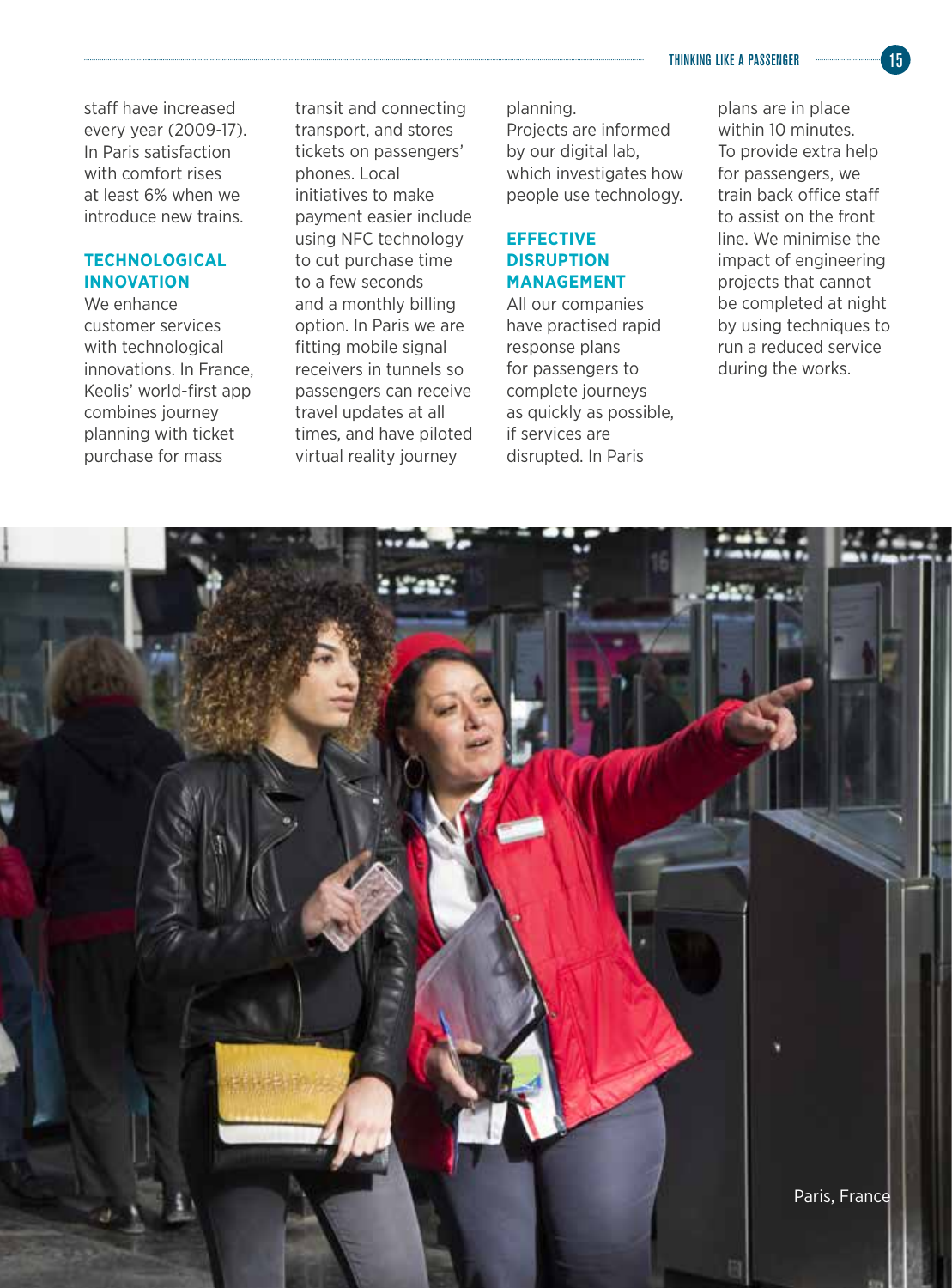## PILLAR #4 ENHANCING NETWORK **CAPABILITY**

Our companies work with PTAs to anticipate and respond to the challenges of networks reaching full capacity and the need to replace ageing assets. We offer proven solutions and innovative technology to create step changes in network performance and reduce the cost of infrastructure renewal.

### $\rightarrow$  24

**trains per hour on GTR's core route from December 2019** 



**saving for Lyon PTA**

## 362km

**of track renewed in 2016 and 2017, equivalent to 10% of the Greater Paris network**

"NExTEO is a major breakthrough for the mass transit industry, merging dynamic signalling and intelligent train control technology to increase capacity and reliability."

#### **TECHNICAL LEAPS TO MEET RISING DEMAND**

We are at the forefront of mass transit innovation, working with PTAs to introduce automated systems that increase service frequency, speed and punctuality. We began operating and maintaining the world's first fully automated metro in Lille in 1983, and remain the world leader with networks in four (soon to be six) cities.

We are now using this experience to manage the introduction of automated systems on heavy rail lines. On our Paris and GTR networks, automatic train operation is being fitted along with digital in-cab signaling to provide the precision and control to operate radical, very high frequency timetables.

### **EFFICIENT ASSET MANAGEMENT**

Our companies look beyond our usual role of network maintainer to offer clients choices on efficient asset management. We assess whether remodelling infrastructure (e.g. terminals,

junctions) offers a good value solution to raise capacity and punctuality, and analyse whether asset replacement or renovation is the best choice. The options we identify help clients manage capitalintensive rail networks at affordable cost.

### **NETWORK MODERNISATION**

We have significant experience of modernising some of the world's largest and oldest mass transit systems. In Paris, unprecedented renewal works will help us maintain and improve punctuality as patronage grows. In 2016 and 2017 we renewed 362km of track and 357 sets of points on behalf of the PTA, on time and within the €2.6bn budget. We will invest a further €800m each year until 2025, and complete a €10bn fleet renewal by 2021, replacing or refurbishing 700 trains. In Melbourne we have been renewing the tram network since 2009 with a solution to deliver more work at lower cost than the PTA anticipated.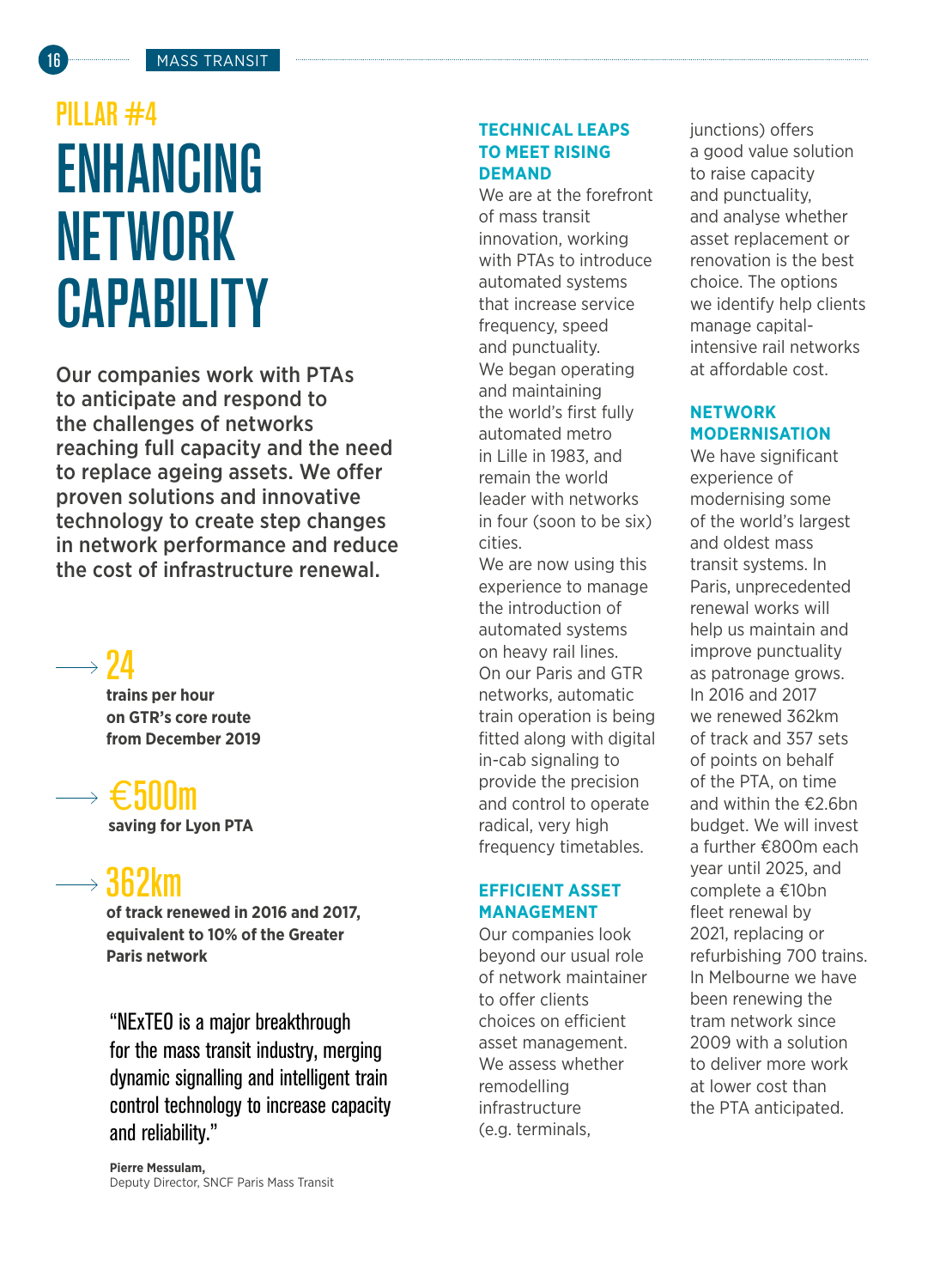### **AUTOMATION TO RAISE CAPACITY**

In **Paris**, SNCF is leading the NExTEO project, the world's first automated train operating system for heavy railways. We will introduce the technology on Line E, then roll it out on other lines. Using intelligent radio communication and automated train control, it will reduce headways between trains from 180 seconds to 108, adjust trains' pathing dynamically to maintain punctuality, and contribute to higher speeds – from 60km/h to as high as 120km/h in some areas. Line E frequency will increase in phases from 16 trains per hour today to 22 in 2024.

#### **€500M SAVING FOR LYON PTA**

In **Lyon**, the PTA asked us to identify rolling stock options for metro Lines A and B after the 40-year-old trains reach the end of their design life in 2018. After defining alternative scenarios and running lifecycle cost simulations, we recommended retaining the trains until 2033, with modifications that will allow them to continue operating reliably. It will save Lyon taxpayers €500m over the next 15 years.

**SEARCH AND STATE OF STATE OF STATE OF STATE OF STATE OF STATE OF STATE OF STATE OF STATE OF STATE OF STATE OF S** 

Paris, France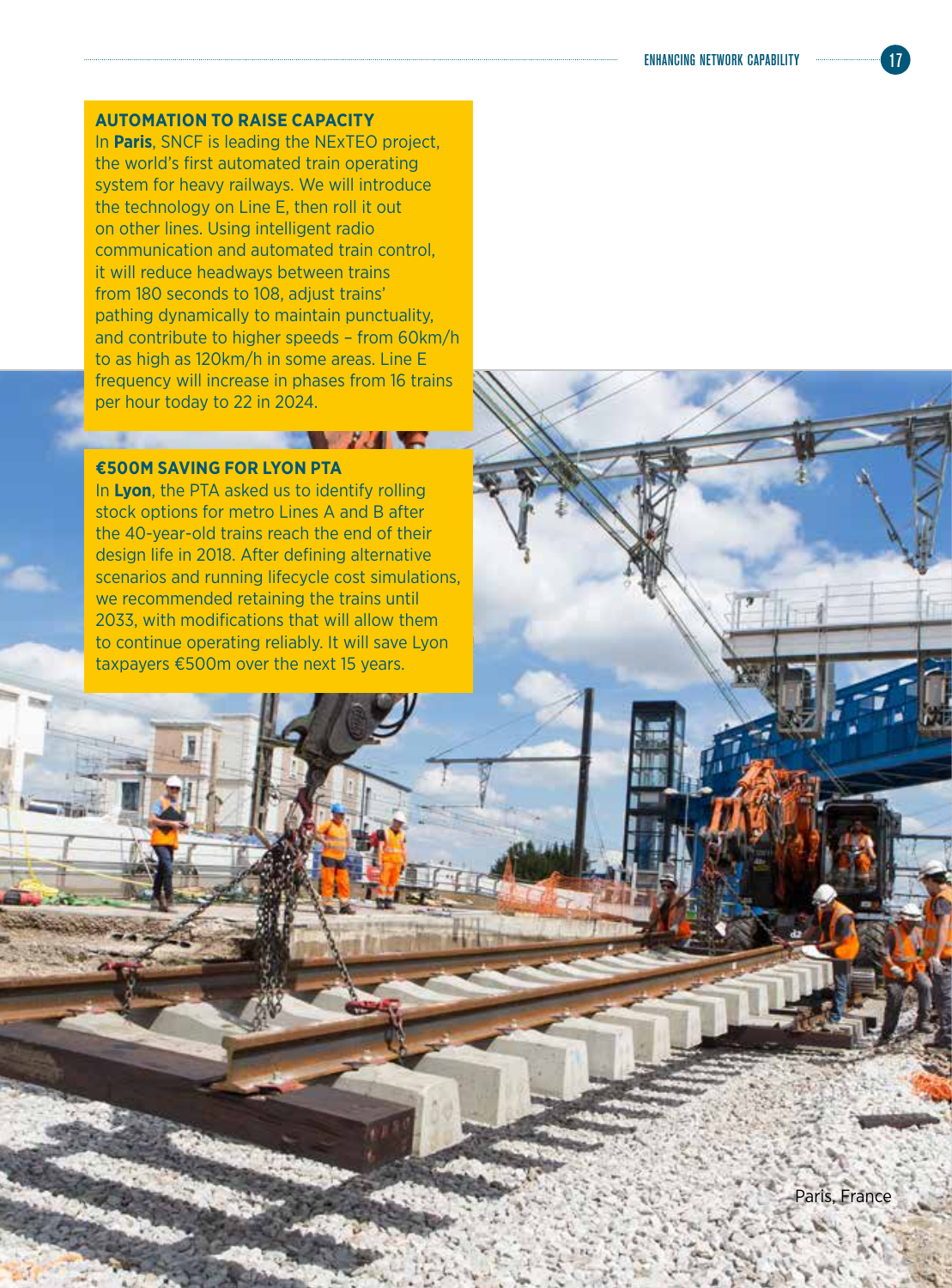## PILLAR #5 HELPING TO FULFIL CITIES' AMBITIONS

Across the world we are helping cities achieve their vision for sustainable growth and prominence on the global stage. We ensure new and extended lines contribute to cities' competitiveness and quality of life, design timetable changes to reduce car use, and contribute to the success of famous special events.

### 55km

**extension of Paris Line E will carry 625,000 people from the day it opens** 

## 350

**public transport journeys per person in Lyon – the highest in Europe**

### 120

**extra train services to carry fans to each Euro 2016 match in Paris**

"The SNCF national and regional network and the company's involvement in providing increased services for fans played an important part in the success of the UEFA EURO 2016 football tournament in France."

**Martin Kallen,**  Chief Executive, UEFA Events

### **TRUSTED PARTNER IN NETWORK DEVELOPMENT**

We act as a trusted partner in cities' plans to build and extend mass transit networks. Our role includes providing international experts to advise on technical solutions to attract more passengers, reduce costs and improve reliability, so that new lines deliver the intended economic and lifestyle benefits. At present we are assisting cities on four continents with new rail, tram and metro projects. We are also building

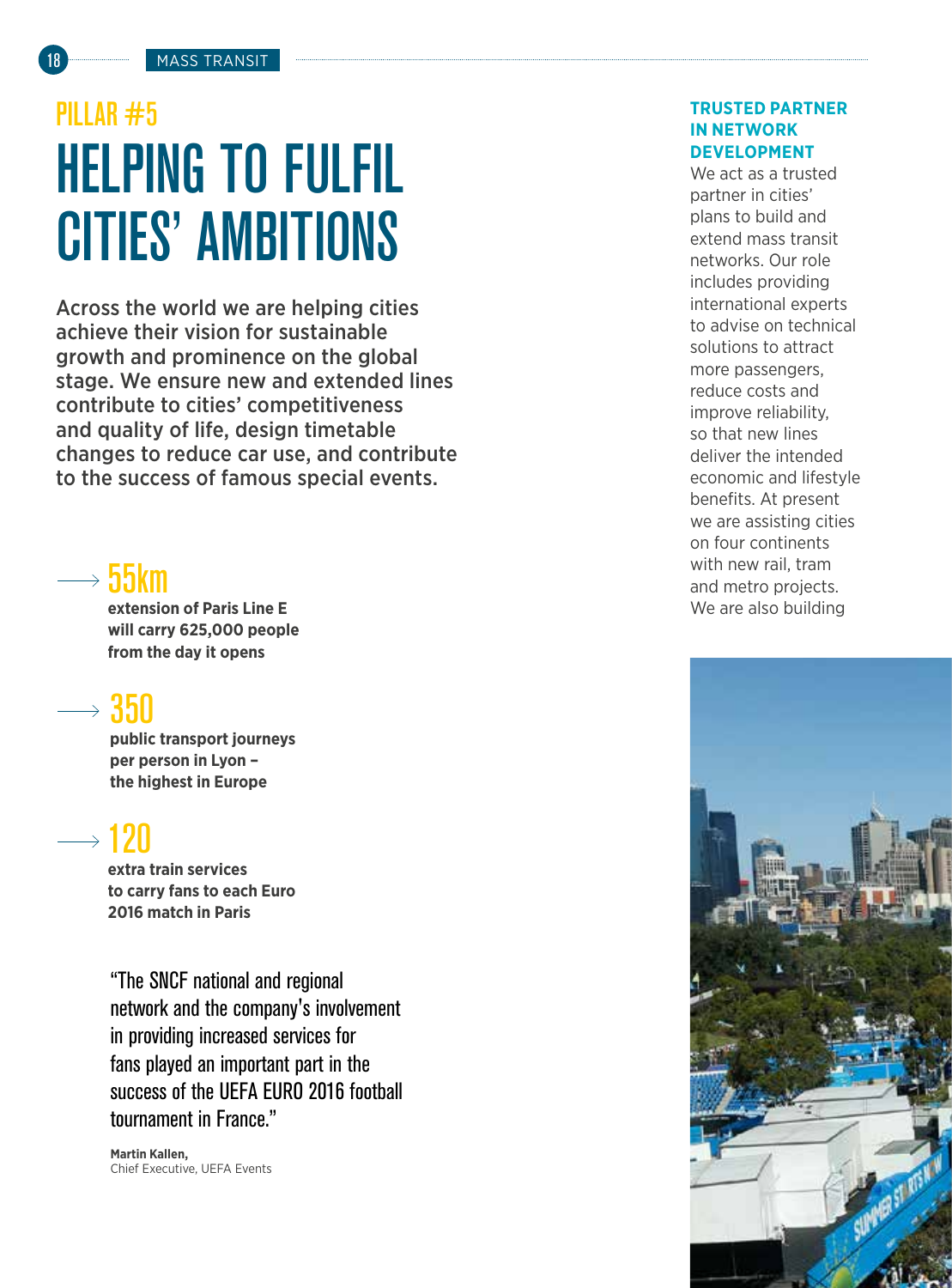partnerships with research organisations to further our understanding of the links between transport and urban development.

### **SHIFTING JOURNEYS FROM CAR TO MASS TRANSIT**

We support cities' sustainable development policies by designing routes and timetables that encourage people to switch from cars to safer, low emission alternatives. We work with communities to understand travel needs, and re-plan services accordingly

with mass transit lines as the backbone of integrated networks fed by high frequency bus routes. We connect the entire network at transport hubs and co-ordinate all modes. In Bordeaux, tram and bus trips rose 45% to 138 million from 2009-16. In Lyon only 42% of trips are by car compared to 52% in 1995. Cities including Melbourne and Shanghai have asked us to lead integrated transport initiatives.

### **SUCCESSFUL SPECIAL EVENTS**

Our networks play a



key role in the success of world famous festivals. We revise timetables to operate at maximum frequency on routes to the venue, reschedule maintenance so sufficient vehicles are available, control passenger numbers at stations, and run services until crowds

have dispersed. It caters successfully for one-off and annual events (e.g. taking 1.5 million fans to Euro 2016 football matches; 300,000 spectators to the Australian Open tennis each year). Our proven record was a key part of Paris' winning bid for the 2024 Olympics.

### **SUPPORTING PARIS TRANSPORT REVOLUTION**

In **Paris** we are a key partner in the most significant expansion of the mass transit network for 50 years. It will create faster journeys, new links to employment, relieve crowded lines and connect neighbourhoods across the city. Our projects include extending rail Line E by 55km. We are also advising on plans for new automated metro routes and how to remodel rail stations to provide efficient connections and passenger flows to the new lines. Our input draws on our expertise in automated metro operation and new tools that track how people travel.

STREETS WITH

### **HIGHEST PUBLIC TRANSPORT USE IN EUROPE**

In **Lyon**, we work with the PTA to continually adapt the transport network to meet the city's economic, housing and environmental policies. In the past six years, we have provided design reviews for extensions to four tram and metro lines and a dedicated link to the football stadium. We also overhauled bus services to provide high frequency connections to mass transit routes. Our successful operation and integration of the city's network means Lyon's residents make an average of 350 public transport journeys per year – the most in Europe.

Melbourne, Australia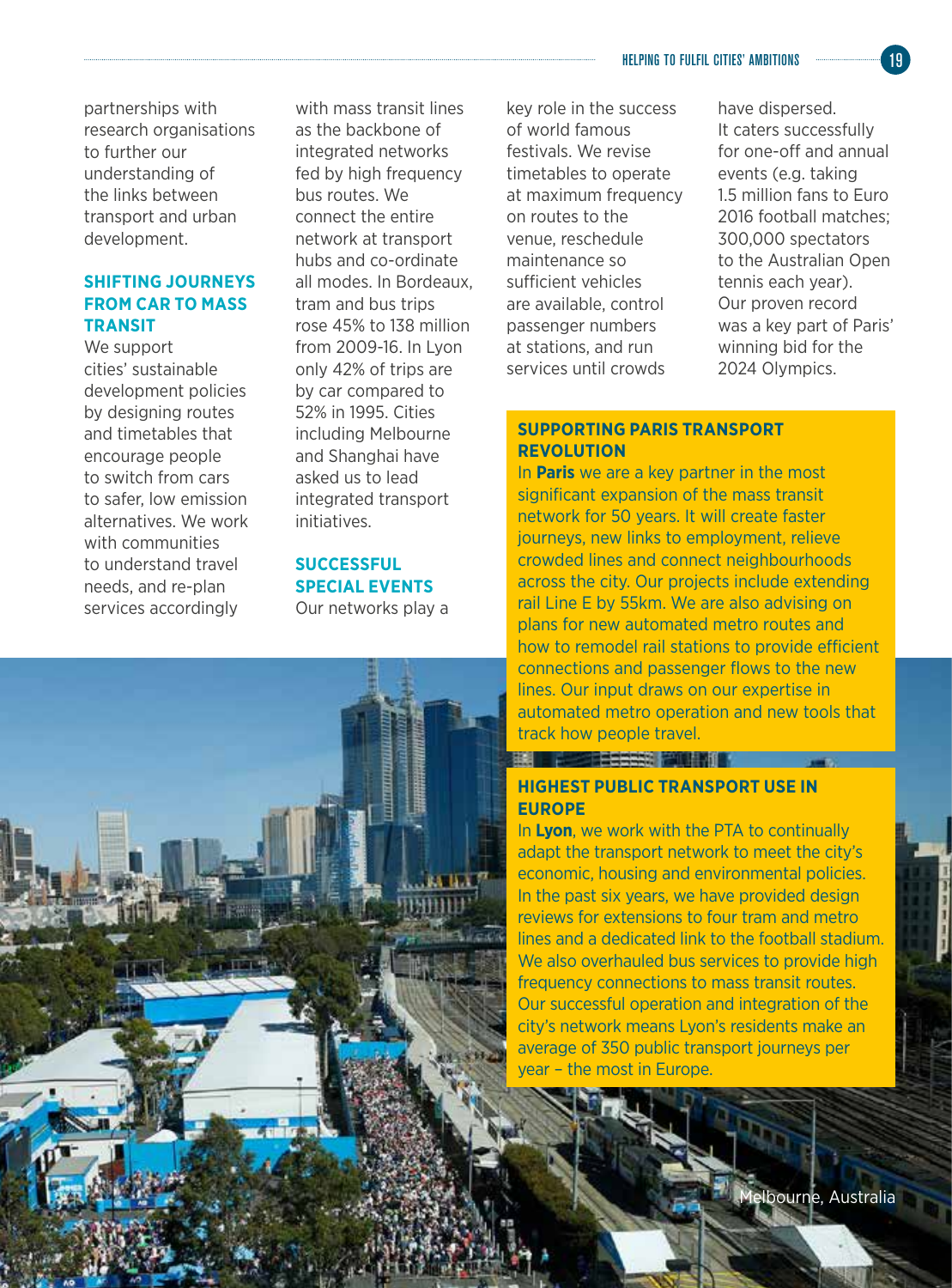

## HARNESSING TALENT AND KNOWLEDGE

The skills and passion of our people are essential to our world-leading position. We are committed to supporting them with continuous professional development, knowledge sharing platforms and expert advice – geared towards driving operational excellence and service development across our businesses.

4,000

**answers provided to businesses through our KeoShare knowledge platform**

Mass Transit Academy provides new perspectives

"As director of Line K in Paris, I tended to focus on operational requirements and underestimated the impact of renewals work on passengers. The academy helped me gain a more integrated view of operations and maintenance and I now have a better understanding of the challenges and requirements of everyone involved. Another benefit was learning about issues Keolis faces outside France. It helped me form a new perspective on issues in the Paris region and the way we operate. Stakeholder sessions provided a deeper understanding of the importance of mass transit to Paris."

**Guillaume Darsonville,**  Director, Line K, Paris Nord, SNCF



Mass Transit Academy, F

#### **ADVANCED MASS TRANSIT SKILLS**

To meet today's mass transit challenges, our managers need technical skills along with a deep understanding of the whole network and how track, stations and vehicles function as a system. Our Mass Transit Academy provides this integrated perspective. Training covers all aspects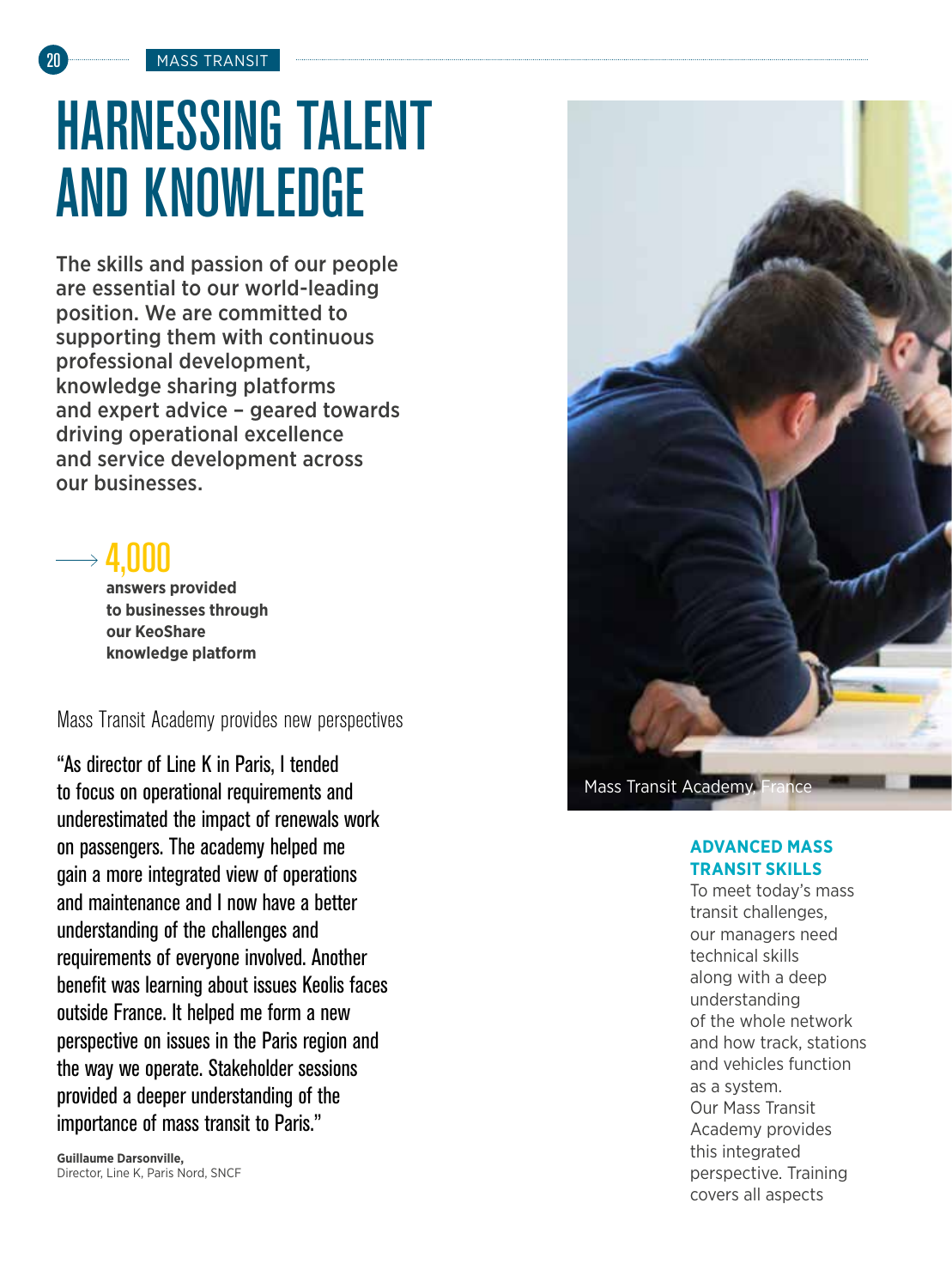### **KNOWLEDGE TRANSFER TO BOSTON**

In **Boston**, our rail services division is supporting performance improvement plans by providing proven timetabling and station operation systems that have raised punctuality by up to 7% on lines in Paris. Modelling on Boston's network shows we will achieve similar results. New technology being transferred through our innovation networks and adapted to local conditions includes drone systems for infrastructure monitoring. Benefits will include early warnings on fallen trees and leaf fall on the wooded Boston network.

> has changed the way we work and confirmed our view that people thrive when working collaboratively.

### **EXPERT SUPPORT FOR OUR PEOPLE**

We offer expertise and proven solutions to support our managers at key times – e.g. when taking over networks and during performance improvement plans. Our rail services division advises on techniques and innovations used successfully by other networks. Our international projects team and secondments programme provide on-the-ground support from leading experts.

of mass transit management from maintenance to traffic control and passenger flow, how they affect each other and how individual decisions impact the overall service. Courses also pool expertise and consider future transport needs, stimulating new thinking. Presentations from clients reinforce the importance of efficient mass transit

to cities' prospects and quality of life. In 2016, we also opened our Maintenance Management Training Centre to assist our companies in improving network availability, reliability and safety.

### **SHARING KNOWLEDGE WORLDWIDE**

We have built an online platform that harnesses and shares the knowledge held by all our businesses worldwide. The system brings together communities of experts, covering all aspects of mass transit, to pool experience, create best practice libraries and offer advice to any business that needs it. Over 4,000 answers have been provided in three years and tens of thousands of documents shared securely. The system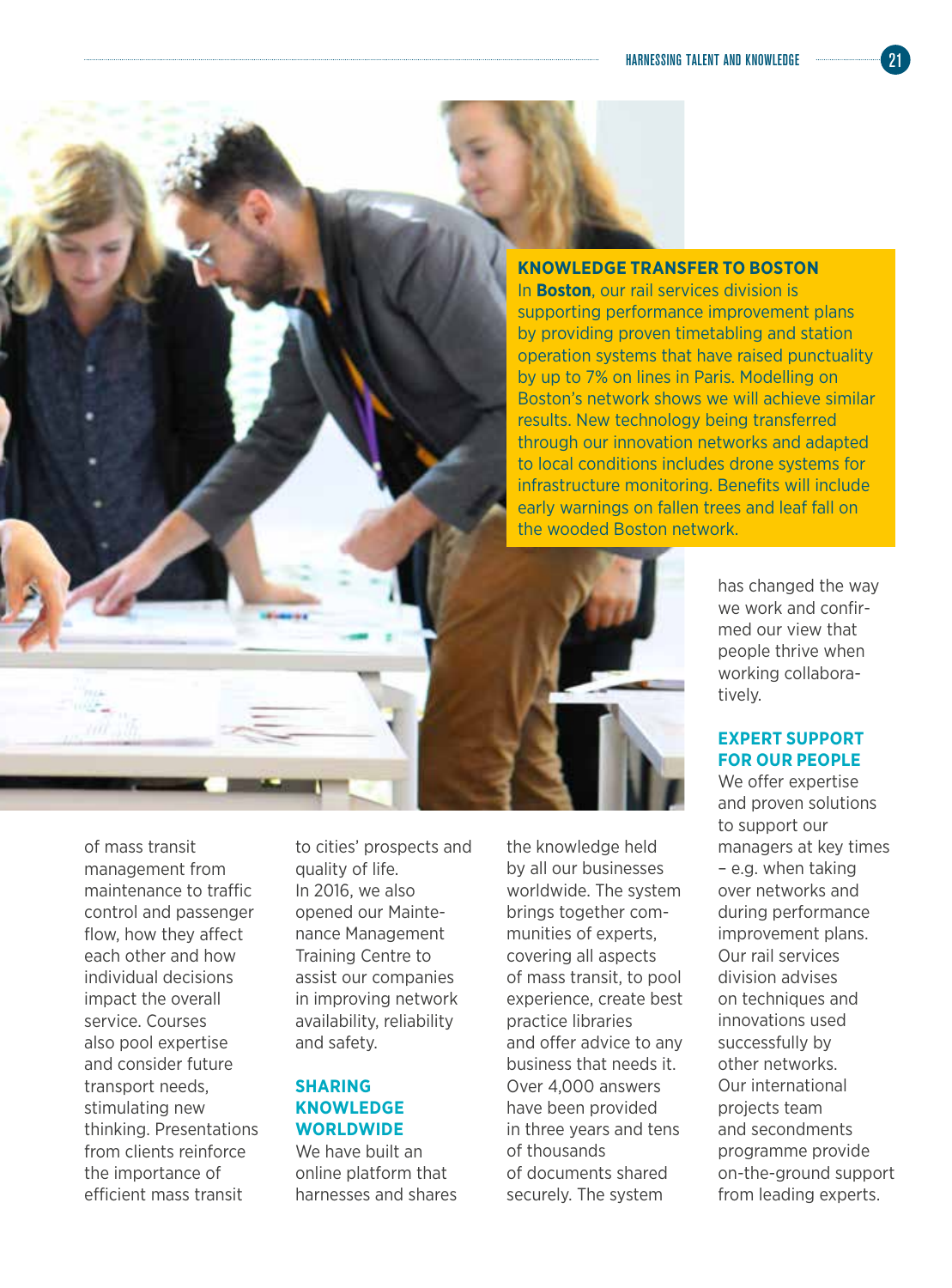## HIGH QUALITY SERVICE DELIVERY FOR CLIENTS AND PASSENGERS AT EVERY STAGE

PILLAR #2

• Technological innovation • Effective disruption management

### PILLAR #1 SECURING SUCCESSFUL **TAKEOVERS**



- Technical leaps to meet rising demand
- Efficient asset management
- Network modernisation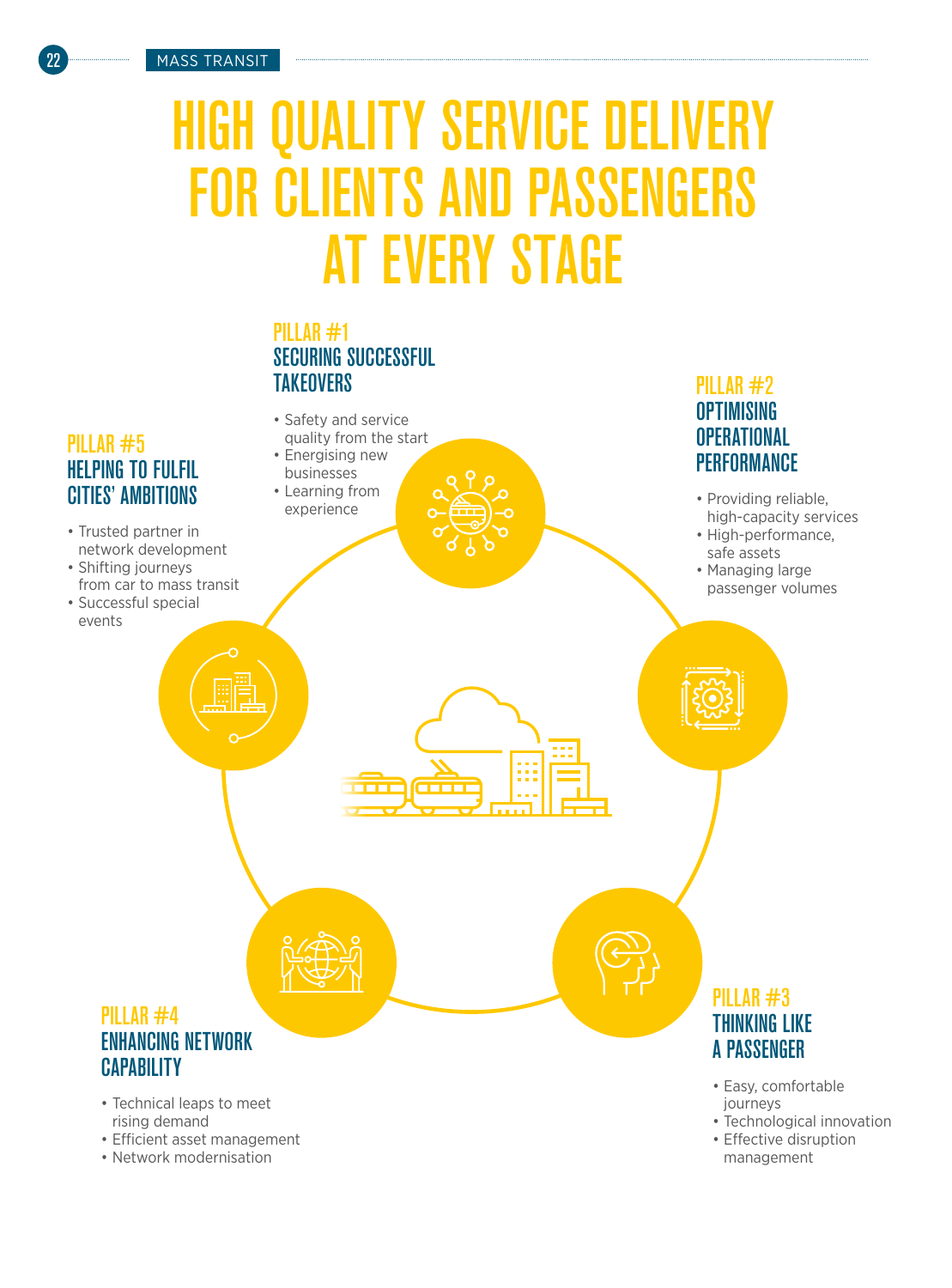### **TO FIND OUT MORE**

For more information on our service offer, visit www.keolis.com and www.sncf.com

> Follow us on Twitter: @groupeKeolis @GroupeSNCF

> > Design: EP<sub>OKA</sub>

Photo credits: Valérie Archeno, A. Barrière, Bertrand Boissimon, La Mandarine, Sébastien Erome, P. Grifford / Capa Pictures, Keolis, Christophe Recoura, SNCF